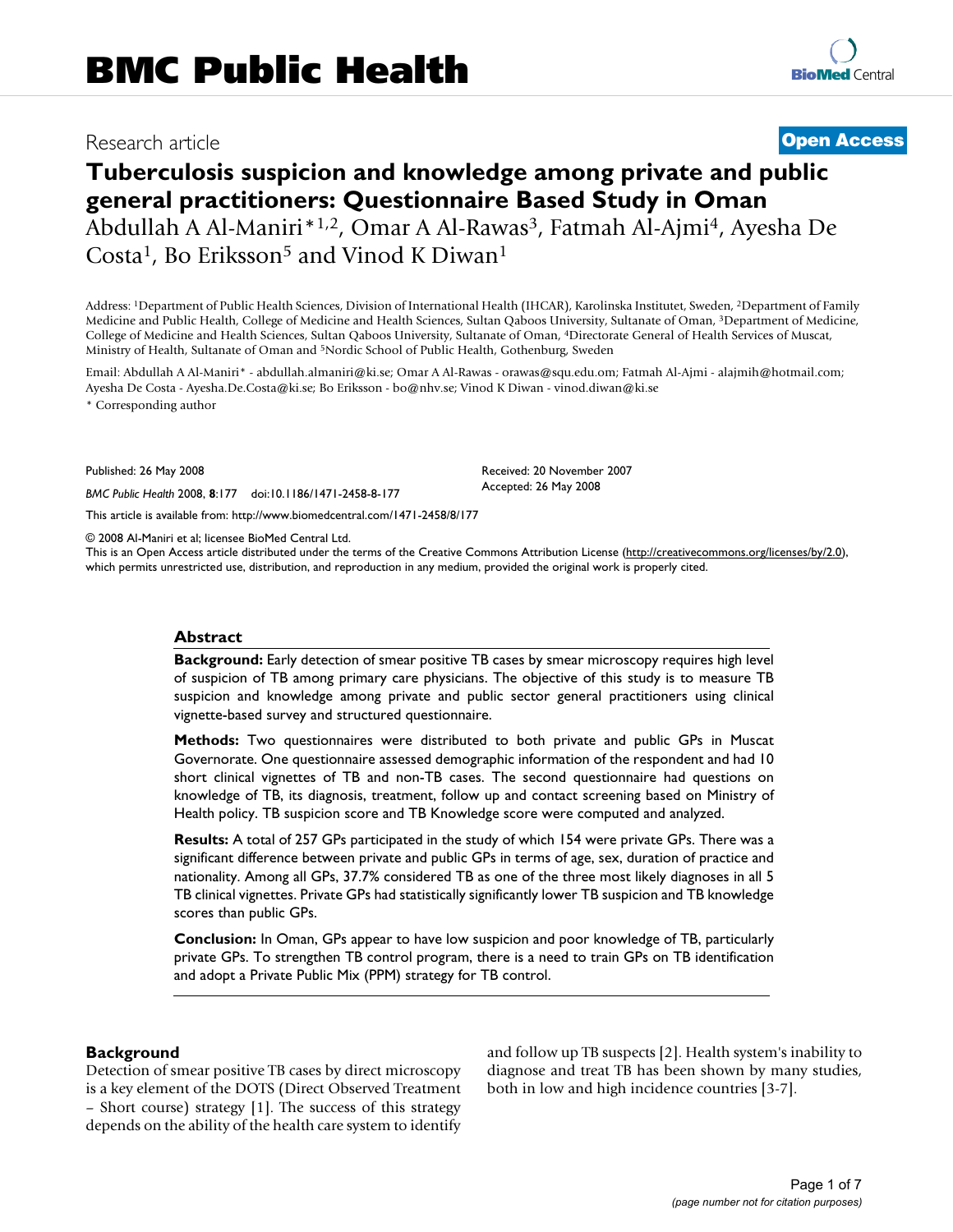Although Oman has been able to significantly reduce the burden of all forms) TB over the last 25 years, from 85 to 12 cases per 100,000 population. However, a slower decline was observed in the latter 10 years [8]. Along with other Gulf Cooperation Council (GCC) countries, Oman fixed an 'elimination target' for smear positive cases defined as 3/100,000 population by 2005 and 1/100,000 population by 2010. However, the smear positive notification rate in 2005 was 6/100,000 population, which necessitates additional efforts towards TB control in the country including systematic evaluation of the various components and factors affecting TB control [8].

In Oman, modern public health care services are free and delivered at three different levels, primary, secondary and tertiary. Secondary and tertiary hospitals have subspecialties and admission facilities. They are mainly located in the major cities. Primary health care is the main mode of public health care delivery, delivered through 140 health centers all over Oman, manned by general practitioners (GPs). In addition, private health care is available in Oman and has increased over the last 10 years. Private health care is delivered mainly through private clinics/ hospitals and private pharmacies. In private clinics and/ hospitals, GPs are the main providers for both Omani nationals and non-nationals (guest workers) [9].

Both public and private GPs are at the front line with regard to the diagnosis of TB. Therefore, skillful and adequately trained GPs would facilitate identifying TB cases. However, while both public and private GPs can make a diagnosis of TB, in Oman only public GPs are authorized to follow up and manage TB patients, under the law [10]. Being a rapidly expanding sector, it is important to evaluate the ability of private GPs to suspect TB. The aim of this paper was to study level of suspicion and knowledge of TB among private and public GPs using written vignettes and structured questionnaires.

#### **Methods**

#### *Study setting*

The survey was carried out in Muscat Governorate which hosts the capital of Oman, Muscat city. Muscat governorate has 6 willayates (towns) with approximately 700,000 inhabitants. Each willayate is serviced by 4 to 6 public primary health care centers (depending on population). Most health centers have 8 to 10 GPs. In addition, Muscat has the largest private sector in Oman with more than two thirds of all private health manpower in the country practicing in Muscat.

#### *Study Participants*

All GPs working in both private and public sector in Muscat were targeted in the study.  $(n = 326; 54.3\%)$  private and 45.7% public). Public and private physicians worked in out patient clinics, staffed by an average of 8–10 GPs in the public sector and 2–3 in the private sector. Public GPs were both nationals and non-nationals with a basic medical degree but no specialty training. There were a few family physicians working in health centers and these were excluded from the survey. Private GPs were mostly nonnationals with a basic medical degree.

#### *Study Materials*

The survey instrument comprised two questionnaires (A & B). Questionnaire (A)) See Additional file 1) had two parts. The first part solicited background demographic information of respondents (Table 1). The second part had 10 short written case vignettes (Box 1). Each vignette, described a patient who had key symptoms and signs of a respiratory illness. Some vignettes also included results of diagnostic procedures. Five of the vignettes were TB cases with different presentations. The other five vignettes were typical cases of Chronic Obstructive Pulmonary Disease (COPD), pneumonia, sarcoidosis, bronchiectasis and pulmonary fibrosis. In each of the 10 vignettes, GPs were asked to provide a maximum of 3 possible diagnoses in order of likelihood (i.e. most likely diagnosis first).

The clinical vignettes were prepared and the diagnoses finalized by a team of chest and infectious disease specialists and medical residents at Sultan Qaboos University Hospital, Muscat.

Questionnaire (B) (See Additional file 2) focused on TB and also had two parts. The first was on experience with TB, i.e. diagnosing and following up TB cases, TB training courses attended, and the second had a case vignette of a

**Table 1: General characteristics of the GPs participating in the study**

| Characteristic                                          | All<br>$N = 257$ | Public<br>$N = 103$ | Private<br>$n = 154$ |
|---------------------------------------------------------|------------------|---------------------|----------------------|
| Age in years (mean)                                     | 41.3             | 35.2                | 45.2                 |
| Professional Experience in years (mean)                 | 15.2             | 9.3                 | 18.9                 |
| Male $(\%)$                                             | 46.1             | 35.1                | 53.4                 |
| Omani (%)                                               | 20.3             | 48.5                | 2.0                  |
| Found/followed up TB case last year (%)                 | 31.9             | 64.1                | 10.4                 |
| Attended TB training course during the last 5 years (%) | 14.2             | 19.2                | 11.0                 |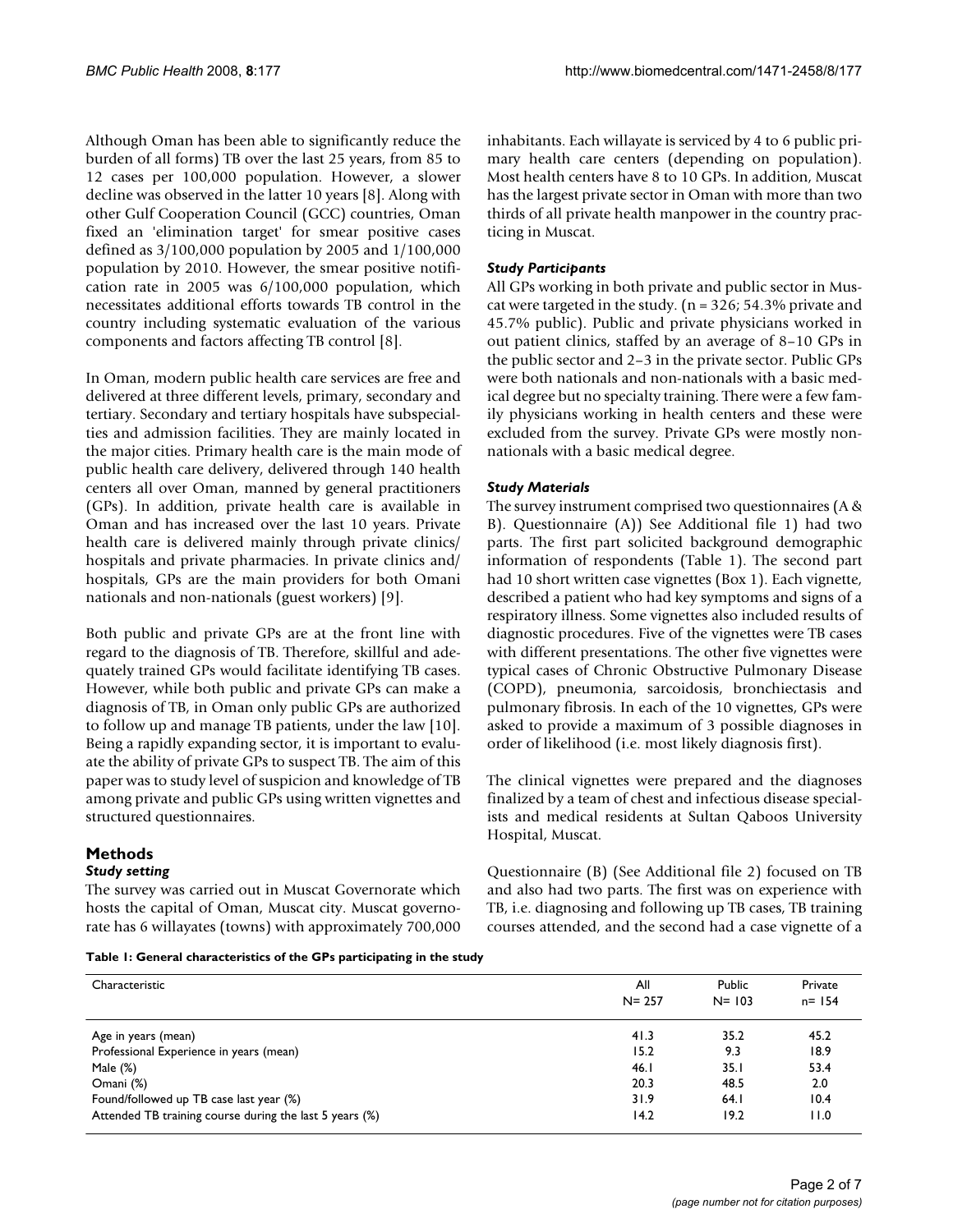classical case of pulmonary TB followed by 20 multiple choice questions (MCQs) pertinent to the diagnosis, treatment, contact screening and follow up of such a TB case. The questions were based on the national TB manual published by Ministry of Health [10]. There was only one correct answer for each question. The questionnaire was also reviewed and finalized by the same group of specialist physicians.

#### *Data Collection*

#### *Public sector GPs*

Each public health centre has a nurse in-charge. She, along with other nurses moderates patients' movements to consultation rooms of the GPs. We trained all nurses incharge of all 17 health centers in Muscat governorate. Towards the end of the morning hours, the nurse in charge presented questionnaire (A) first to the available GPs and requested them to seal the questionnaire once they answered it. Then, questionnaire (B) was given to the same GPs and similarly sealed. GPs working in the evening hours were given the questionnaires in a similar manner.

#### *Private sector GPs*

For the private sector, we trained health inspectors who were familiar with all the private clinics in Muscat (they routinely visit them every week). Health inspectors were asked to give the questionnaire to all available private GPs. The questionnaires were distributed in a similar way to the public GPs i.e. questionnaire (A) first and then (B). The health inspectors were asked to wait in the clinic until the GPs finished responding to both questionnaires.

#### *Statistical Analysis*

A TB suspicion score in the five TB vignettes was computed for each GP. We awarded 3, 2, 1 and 0 points for those who gave TB as a first, second, third and not-considered diagnosis, respectively. We also computed a TB general knowledge score from 20 MCQs (one point for every correct answer and none for an incorrect one). The reliability of the questionnaires was tested using chronbach alpha statistic and it was estimated to be 0.51 for the suspicion questionnaire and 0.64 for the knowledge questionnaire. Standard statistical measures were used to summarize the characteristics of GPs. Statistical test were used to assess the influence of random variation in the comparisons of groups. Comparison between public and private GPs was carried out using Chi square test for categorical variables. Independent sample t-test was used to compare the means of age and experience in years. Mann-Whitney test was applied for comparison of the distributions of the scores. A p-value of 0.05 and less was considered as indicating a statistically significant difference. We used multiple linear regression analysis to study a model with the two kinds of scores as dependent variables and

potentially related independent variables. Robust estimation of standard error was used due to possible non-normality and heteroscedastisity of the observed TB suspicion and knowledge scores [11].

#### *Ethical considerations*

Participants were given choice not to participate in the study. Anonymity was assured by not collecting individual details related to name, health center or clinic. The study was approved by the medical research and ethics committee (MREC), Sultan Qaboos University, College of Medicine and Health Sciences, Muscat, Oman

#### **Results**

During the study period, we met 170 (96%) of the private GPs and 117 (78.5%) of the public GPs. Seven of the private GPs were on leave and 32 public GPs were also on leave or away for training courses. Out of the 170 private GPs, 13 (7.6%) refused to participate and 2 returned unanswered questionnaire (1.2%). Among the 117 public GPs, 9 (7.8%) refused to participate and 5 (4.3%) did not return the questionnaire.

Table 1 shows general characteristics of GPs in the study. The average age of the GPs was 41.3 years with an average experience of 15.2 years. Private GPs were 10 years older than the public GPs (45.2 versus  $35.2$ ;  $p < 0.001$ ) and had longer experience (18.9% versus 9.3%;  $p < 0.001$ ). There were more non-nationals among private than public GPs (98.0% versus 51.5%; p < 0.001). A private GP was less likely to have diagnosed or followed up a TB case in the last year compared to a public GP (10.4% versus 64.1%; p < 0.001). Less than 15% of GPs had attended TB training courses during the last 5 years (19.2% public versus 11.0% private;  $p = 0.07$ ).

Table 2 shows number and percentage of GPs who considered TB as one of the three possible diagnoses in any of the clinical vignettes. Except for TB-HIV vignette and TB vignette with heamoptysis, the percentage of private GPs who considered TB as one of three likely diagnoses in TB vignettes were significantly lower than public GPs. In non-TB vignettes, there was no significant difference in considering TB except for pneumonia vignette where 21.2 % of public GPs considered TB as compared to 5.5% of private GPs (p < 0.001). Among all GPs, 37.7% considered TB as one of the three most likely diagnoses in all 5 TB clinical vignettes with private having significantly lower percentage compared to public (27.3% versus 53.4%, p value 0.001)

Furthermore, for cases of sarcoidosis, fibrosis, bronchiectasis and COPD, more than 50% of all GPs were not able to mention the correct diagnosis with no significant difference between the public and private GPs. Pneumo-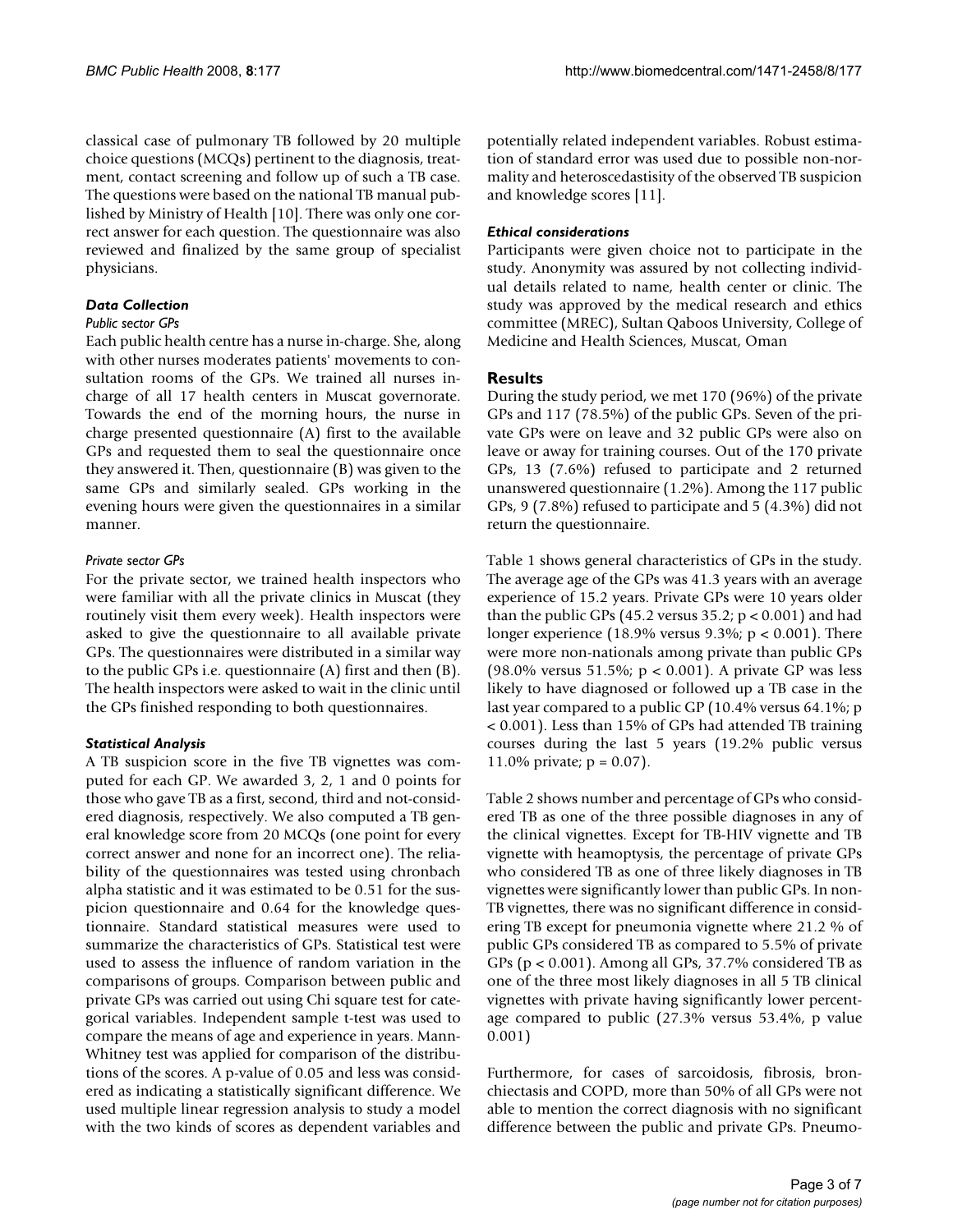| Clinical Vignette                         |             |            |         |
|-------------------------------------------|-------------|------------|---------|
|                                           | Private     | Public     | P-Value |
|                                           | N(%)        | N(%)       |         |
| TB case 1 (5 weeks cough, loss of weight) | 93 (60.4%)  | 81(78.6%)  | 0.002   |
| TB case 2 (HIV with prolonged cough)      | 119(77.3%)  | 83 (80.6%) | 0.526   |
| TB case 3 (loss of weight, night sweats)  | 112(72.2%)  | 91 (88.3%) | 0.003   |
| TB case 4 (cough with heamoptysis)        | 109 (70.8%) | 78 (75.7%) | 0.382   |
| TB case 5 (Cough, crackles at the apex)   | 119(77.3%)  | 96 (93.2%) | 0.001   |
| Sarcoidosis                               | 70 (49%)    | 44 (44.4%) | 0.490   |
| <b>Fibrosis</b>                           | 48 (32.9%)  | 24 (24.2%) | 0.145   |
| Pneumonia                                 | 8(5.5%)     | 21(21.2%)  | 0.001   |
| bronchiectasis                            | 16(11.1%)   | 13(13.1%)  | 0.633   |
| <b>COPD</b>                               | 13(9.0%)    | 12(12.1%)  | 0.420   |

**Table 2: Numbers and percentages of GPs who considered TB as one of the three possible diagnoses in any of the 5 clinical vignettes describing TB-cases**

nia was correctly diagnosed by more than 80% of both public and private GPs (no statistically significant difference was observed).

Table 3 shows the median and inter-quartile range of TB suspicion and TB knowledge scores. The median scores of all GPs were 11 and 8 for suspicion and knowledge, respectively. For both scores private GPs scored significantly lower than public GPs ( $p < 0.001$ ). Significant difference in knowledge related to diagnosis ( $p = 0.037$ ), treatment ( $p < 0.001$ ) and contact screening ( $p = 0.041$ ) was observed.

Tables 4 and 5 present the results of simple and multiple robust linear regressions, respectively, with TB suspicion and TB knowledge scores as dependent variables and general characteristics of GPs as independent. "sector of work" (public/private) and "finding or following a TB case last year" were related to TB suspicion score using simple robust regression analysis. However, in the multiple analysis, sector of work was the only variable associated with TB suspicion score with private GPs scoring 1.6 points less than public GPs (95%CI; -2.9, -0.31). In simple analysis, sector of work, nationality, attending TB training course and "finding or following a TB case last year" were independently related to TB knowledge score. In the multiple analysis, private GPs scored 1.5 points less than public GPs (95%CI; -2.74, -0.28). GPs having attended TB training course in the last 5 years scored 2 points more than those who did not 95%CI; (0.71, 3.24).

#### **Discussion**

Vignettes or written case simulations have been used widely to assess clinical knowledge and competence, though their use is controversial when assessing practice is concerned [12]. However they were suitable in our study, as our intention was to assess knowledge and competence, and not clinical performance or action. These former two aspects form the base of an elegant conceptual model of clinical competence, Miller's pyramid [13] and lend themselves to evaluation using vignettes. Vignettes have the advantage of being easily administered, less costly and usable across different types of clinical practices. Vignettes are uniquely suited for comparative analyses among different providers/groups because they control for case mix. A study that assessed vignettes in comparison to the gold standard of standardized patients in an out patient setting similar to ours, showed that measuring quality with vignettes consistently produced scores that were close to the standardized patient method [12]. It concluded that vignettes appeared to be most useful when the focus of research was on measuring competence among a group of providers.

**Table 3: Median and Interquartile range of TB suspicion and TB knowledge Scores.**

| Score                            | Public                       | Private                      | P-value |
|----------------------------------|------------------------------|------------------------------|---------|
|                                  | Median (Interquartile range) | Median (Interquartile range) |         |
| TB Suspicion Score (maximum 15)  | $12.0(9.0 - 14.0)$           | $10.0(7.0 - 12.0)$           | 0.001   |
| TB Knowledge Score (maximum 20)  | $9.0(7.0 - 11.75)$           | $7.0(5.0 - 9.0)$             | 0.001   |
| • Diagnosis (maximum 5)          | $2.0(2.0 - 3.0)$             | $2.0(1.0-3.0)$               | 0.037   |
| • Treatment (maximum 8)          | $5.0(3.0 - 7.0)$             | $3.0(2.0 - 5.0)$             | 0.001   |
| • Follow up (maximum 4)          | $1.0(0.0 - 1.0)$             | $1.0(1.0 - 1.0)$             | 0.199   |
| • Contacts screening (maximum 3) | $1.0(0.0 - 1.0)$             | $1.0(0.0 - 1.0)$             | 0.041   |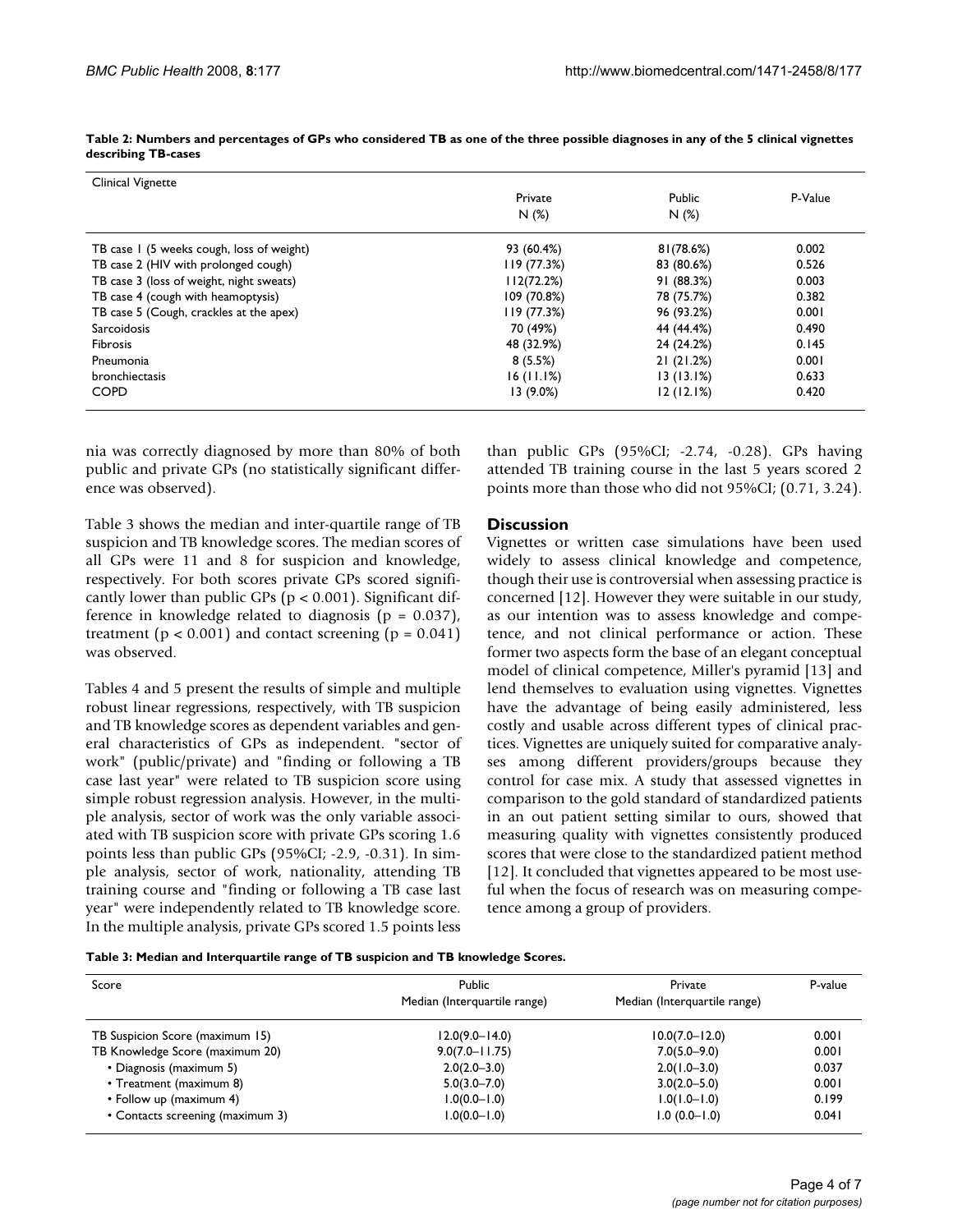| Factor4                                         |                | <b>TB Suspicion Score</b> | TB Knowledge Score               |
|-------------------------------------------------|----------------|---------------------------|----------------------------------|
| Independent variable                            |                | Dependent variable        | Dependent variable               |
| Sector                                          | Public         | Ref.                      | Ref.                             |
|                                                 | Private        | $-1.71(-2.60, -0.82)$ *   | $-2.05(-2.87, -1.23)$ *          |
| Gender                                          | Female         | Ref.                      | Ref.                             |
|                                                 | Male           | $0.30(-0.62, 1.22)$       | $-0.08(-0.94, 0.77)$             |
| Nationality                                     | Not-Omani      | Ref.                      | Ref.                             |
|                                                 | Omani          | $0.76(-0.39, 1.91)$       | $1.56$ (0.47, 2.66) <sup>*</sup> |
| <b>Duration of Practice</b>                     | $\leq$ 5 years | Ref.                      | Ref.                             |
|                                                 | $> 5$ years    | $-0.32(-1.60, 0.98)$      | $-0.84$ ( $-1.94$ , 0.26)        |
| Attended TB training course during last 5 years | No             | Ref.                      | Ref.                             |
|                                                 | Yes.           | $0.67(-0.64, 1.98)$       | $1.69(0.46, 2.91)^*$             |
| Found/followed up a TB case last year           | No             | Ref.                      | Ref.                             |
|                                                 | Yes            | $1.36(0.39, 2.32)^*$      | $1.74(0.85, 2.62)^*$             |
| TB Knowledge score                              |                | $0.17(0.03 - 0.32)^*$     | Not Applicable                   |

**Table 4: Estimated regression coefficients, with 95% confidence intervals in brackets, in simple robust linear regression analyses with TB suspicion score and mean TB knowledge score as dependent variables (95% CI).**

For binary independent variables the coefficients are estimates of the difference between the means at the two levels.

\* Statistically Significant.(p-value is less than 0.05)

Our results indicate that both private and public GPs in Oman are unlikely to suspect TB when TB is one of three likely diagnoses. The reasons of this low suspicion and poor knowledge are not clear. However, a possible explanation of the above results could be that as Oman is already a low incidence country (with less than 6/100,000 smear positive cases reported annually), there is little encounter with TB in clinical experience [7] (which would make GPs consider other, more common, respiratory conditions). Pneumonia and chronic bronchitis were the

**Table 5: Estimated partial regression coefficients, with 95% confidence intervals in brackets, in multiple robust linear regression analyses with TB suspicion score and mean TB knowledge score as dependent variables (95% CI).**

| Factor                                          |             | <b>TB Suspicion Score</b> | TB Knowledge Score                 |
|-------------------------------------------------|-------------|---------------------------|------------------------------------|
| Independent variable                            |             | Dependent variable        | Dependent variable                 |
| Sector                                          | Public      | Ref.                      | Ref.                               |
|                                                 | Private     | $-1.61(-2.92, -0.31)^*$   | $-1.51(-2.74, -0.28)$ <sup>*</sup> |
| Gender                                          | Female      | Ref.                      | Ref.                               |
|                                                 | Male        | $0.63(-0.28, 1.55)$       | $0.04(-0.82, 0.90)$                |
| Nationality                                     | Not-Omani   | Ref.                      | Ref.                               |
|                                                 | Omani       | $-0.10$ $(-1.86, 1.65)$   | $0.97(-0.70, 2.63)$                |
| <b>Duration of Practice</b>                     | $= 5$ years | Ref.                      | Ref.                               |
|                                                 | $> 5$ years | $0.82(-0.99, 2.65)$       | $1.0(-0.48, 2.46)$                 |
| Attended TB training course during last 5 years | No          | Ref.                      | Ref.                               |
|                                                 | <b>Yes</b>  | $-0.33(0.86, 1.65)$       | $1.97(0.71, 3.24)^*$               |
| Found/followed up a TB case last year           | No          | Ref.                      | Ref.                               |
|                                                 | <b>Yes</b>  | $0.66(-0.53, 1.86)$       | $0.86(-0.25, 1.96)$                |
| TB Knowledge score                              |             | $0.10(-0.05 - 0.24)$      | Not Applicable                     |
|                                                 |             |                           |                                    |

For binary variables the coefficients are estimates of the difference between the means at the two levels

\* Statistically Significant.(p-value is less than 0.05)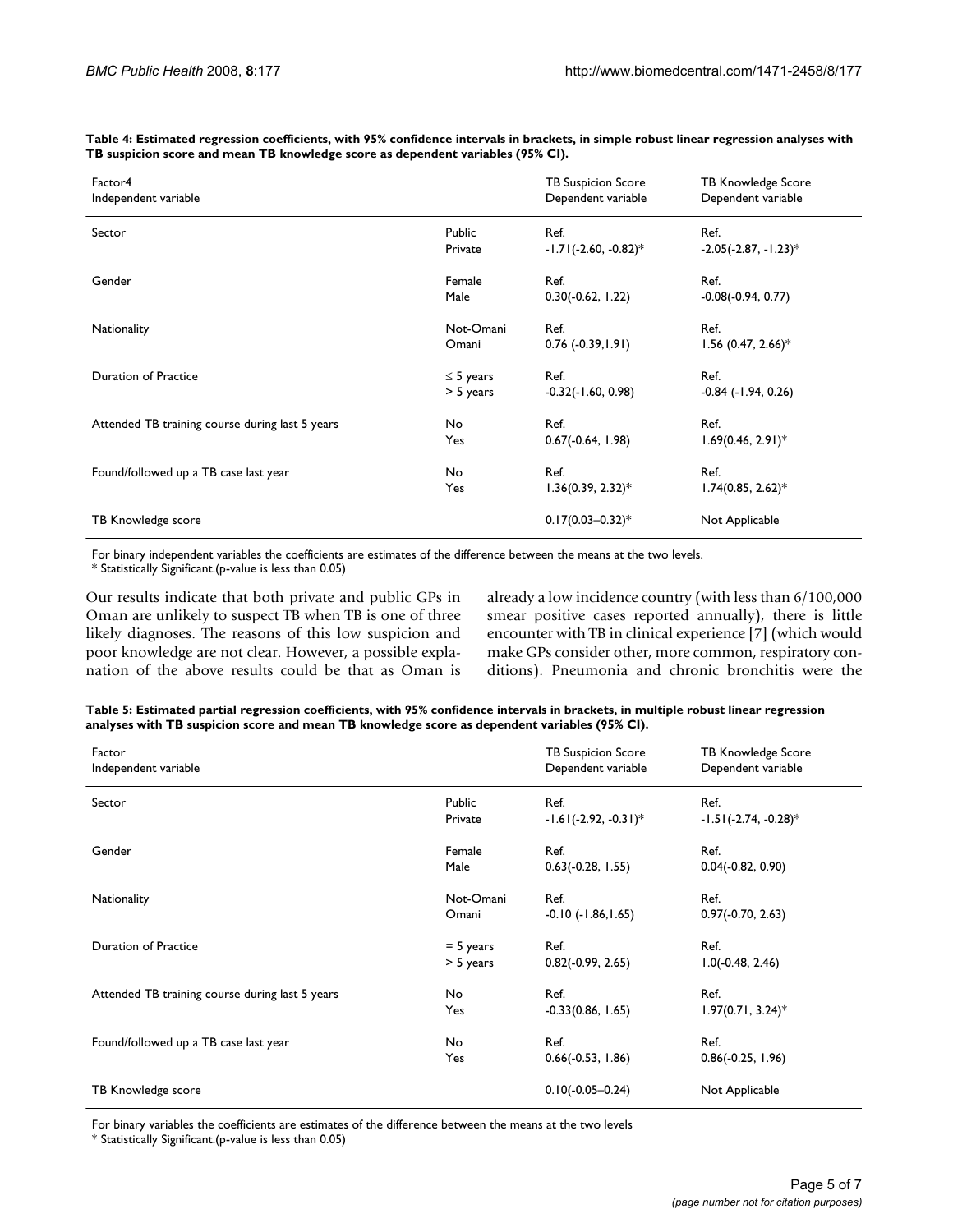most common alternative diagnosis to TB (data not shown). There is a lack of TB training courses, less than 15% of all GPs attended TB courses during the last 5 years. A recent randomized controlled trial showed that educational interventions aimed to promote TB screening are effective in increasing TB detection [12].

Further, we have found that private GPs have significantly lower levels of suspicion and lower knowledge of TB compared to public GPs. This is consistent with findings in other studies in high incidence setting, e.g Pakistan and India, and also in low incidence setting, e.g US [14-17]. The fact that public GPs were more involved in finding and following TB cases than private is a possible explanation of the observed difference. Cases identified in the private sector are to be notified and referred immediately to the public health system. A possible implication of this policy is that private GPs lose interest in diagnosing and managing TB. Another possible explanation for the above difference is that public GPs reported attending TB training courses more frequently than private GPs which had an impact on their overall TB knowledge. In addition, public GPs as group of physicians (8 to 10 GPs in each health centre) share together knowledge and experiences to a greater extent than private GPs, where a maximum of 2 at each private clinic practice together.

General practitioners knowledge may have an impact on their patients' health. An important implication of our results is that there can be delays in diagnosis of TB cases, especially among those attending private clinics or hospitals [7]. Therefore, there is a need to evaluate if there is a delay in diagnosis among TB patients as this may hinder the efforts to control TB. A well designed health care seeking behavior study for TB patients and TB suspects would help to identify factors related to both patients and health system delay.

Our results has also shown that the diagnostic accuracy of the non-TB vignettes were also not optimum. This highlights the need for strategy that also incorporates other disease like PAL strategy (Practical Approach to Lung Health). The aim of this strategy is to increase the quality of the respiratory care in primary health care settings. Therefore, such strategy would improve the diagnosis and the management not only of TB patients but other conditions as well [18].

Private Public Mix (PPM) as a strategy has been recommended by the WHO. PPM has been shown to improve case detection rate and is a necessity for National TB Programs (NTP) to control TB [19]. In Oman, NTP should develop a contextualized strategy to engage with private GPs. Both private and public GPs should be actively engaged in TB control activities in a strategy of "Private Public Mix (PPM) for TB control in Oman". Such a strategy should explicitly highlight the rules for private sector in TB control, through implementing some of the practical tools recommended by the WHO, e.g. referral and notification as these are believed to increase case detection [19].

Although the study included only GPs working in Muscat governorate, the extrapolation of the results to Oman in general is valid as GPs in both the public and private sectors are not likely to be different from one region to another in Oman. One limitation of our study is that it did not assess the actual practice of the GPs, as vignettes are not appropriate to assess practice, they assess knowledge and competence. However, reported practice tends to be better than the actual practice. Therefore, the suspicion scores could be even lower than the reported.

#### **Conclusion**

In Oman, general practitioners appear to have a low level of suspicion and knowledge of TB and private GPs have lower suspicion and knowledge compared to public. It is recommended to actively engage both private and public health sectors in the National TB Control Program training and the necessary educational activities.

#### **Competing interests**

The authors declare that they have no competing interests.

#### **Authors' contributions**

AAA–M was involved in study design, data collection, data analysis and Manuscript writing. OAA–R was involved in Study design, data analysis and manuscript writing. FA–A was involved in Study design, data collection and manuscript writing. ADC was involved in study design and manuscript writing. BE was involved in data analysis and manuscript writing. VKD was involved in Study design and Manuscript writing. All authors read and approved the final manuscript.

#### **Additional material**

#### **Additional file 1**

*Clinical vignettes used in the survey. This file describes the clinical vignettes used to asses the suspicion of the GPs.* Click here for file [\[http://www.biomedcentral.com/content/supplementary/1471-](http://www.biomedcentral.com/content/supplementary/1471-2458-8-177-S1.doc) 2458-8-177-S1.doc]

#### **Additional file 2**

*The 20 multiple choice questions questionnaire. This file has the 20 multiple choice questions used to assess the knowledge of the GPs.* Click here for file [\[http://www.biomedcentral.com/content/supplementary/1471-](http://www.biomedcentral.com/content/supplementary/1471-2458-8-177-S2.doc) 2458-8-177-S2.doc]